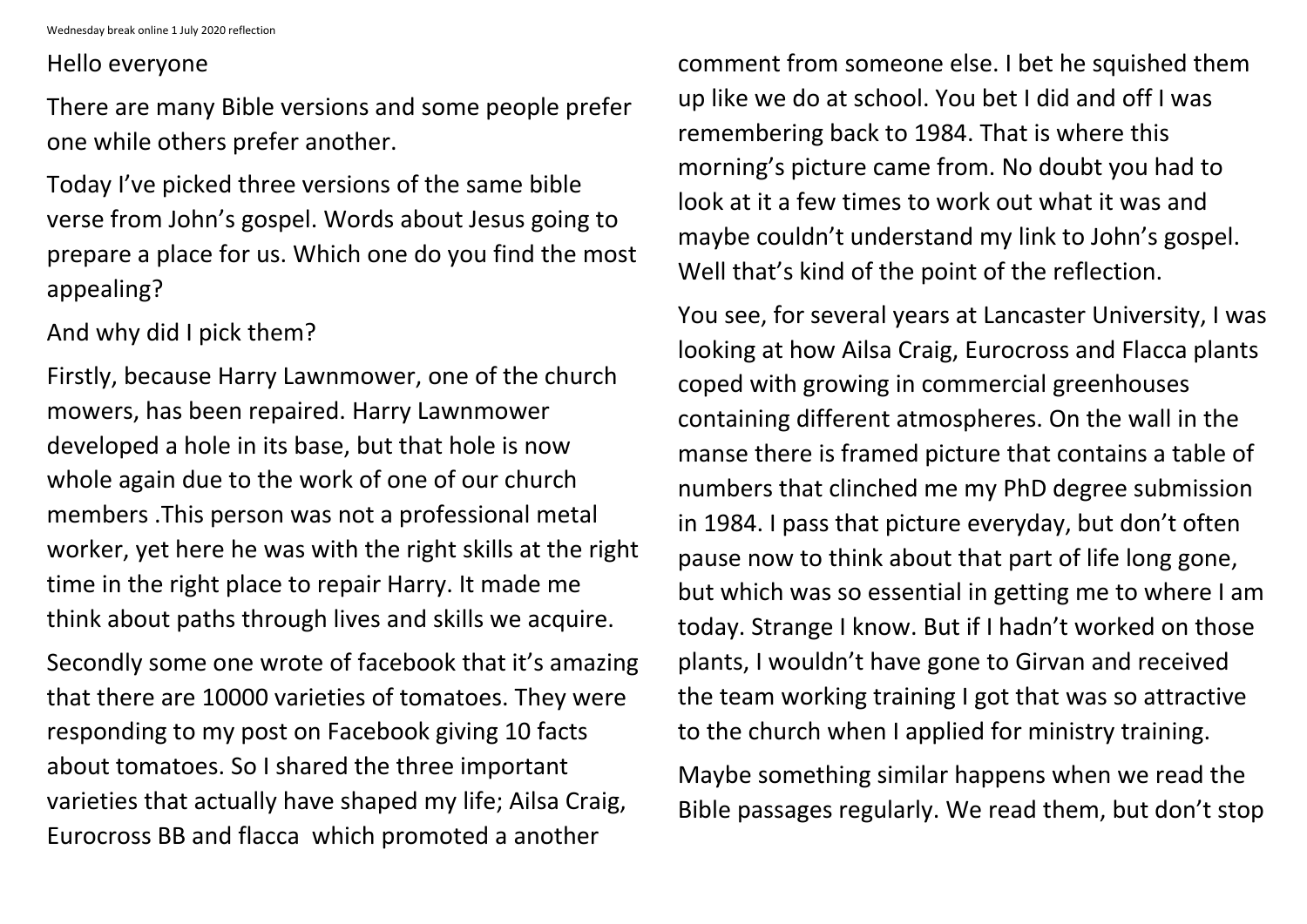and take time to remember how important they are to our lives.

Back then I was looking at how plants take in air pollutants from the air. In particular the role that light played in this process. Leaves have holes in them to let water out and air in. There's a picture of one of them on this page today. A stoma we call it or a group of stomata. In normal plants during darkness the holes are closed by guard cells which you can see very clearly in the picture. Water can't get out, but neither can gases get in.

But in the tomato variety flacca, the holes do not close in darkness due to changes in plant hormone levels. So you can separate the effect of light from the usually linked effects of opening and closing stomata. The graph from 1984 shows how darkness and open stomata does not affect water loss from leaves, but does affect the uptake of the gas  $NO<sub>2</sub>$  by the leaves. It turns out that light has a role in plants taking  $NO<sub>2</sub>$  in. I'm not going to go further into that idea today you'll be happy to know, but if anyone wants to know, send me an e-mail. But being a bit of a narcissist,

I wondered how others had engaged with this experiment from 30 years ago so I looked up how the results had fared over the years and discovered that while it will never rival Darwin or Einstein, there has a been a consistent level of engagement with the article over 30 years.. People have reacted differently to this experiment with wilty tomato and have taken the ideas in different directions. And that brought me up short as I was reading some familiar words from a commentary on John's gospel. Different people had read my words from 1984 differently so do I react differently to different ways people write the same lines of John's gospel? Do I find some versions of the bible more helpful than others?

Since I only know one version of the bible that talks of tomatoes and that is a paraphrase where Tomato replaces grain or wheat in 1 Corinthians 15 I gave you three versions of John 14:2 to ponder.

Remember too that all these have been translated from virtually the same set of Greek words.

First from the New international version My Father's house has many rooms; if that were not so, would I have told you that I am going there to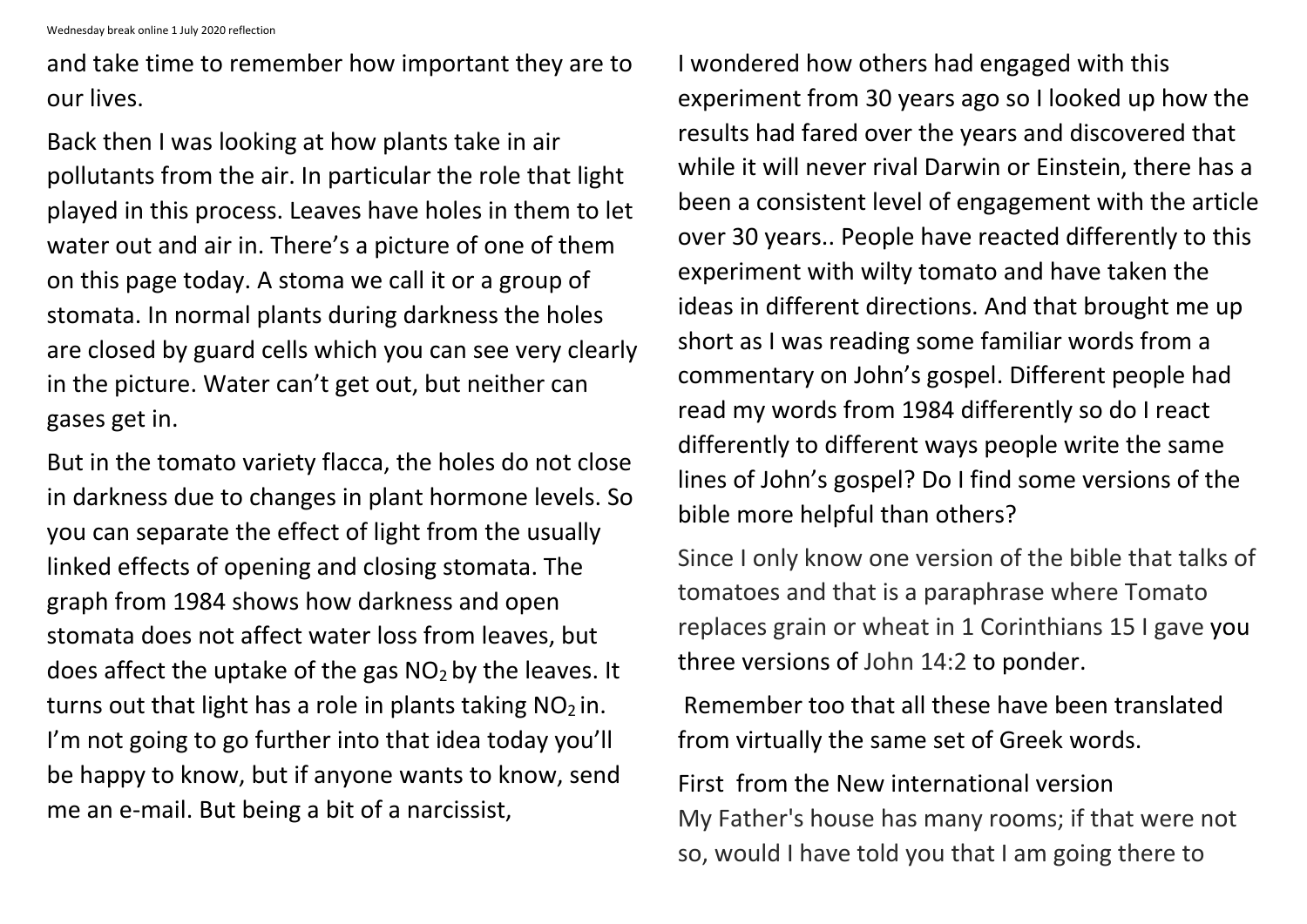## prepare a place for you?

then from the king James version

In my Father's house are many mansions: if it were not so, I would have told you.

And from the Message version

There is plenty of room for you in my Father's home. If that weren't so, would I have told you that I'm on my way to get a room ready for you?

Remember as you ponder them too that John loves to write in riddles. Each word often has several meanings not just the literal meaning.

So do you prefer the directness of the NIV or one of the similar versions who talk of dwelling places.

All are ways of reading that verse and all tell us something of how Jesus relates to God and to us. We have to sit and works out what John means.

Maybe you like the contemporary translation of Eugene Peterson who links the various phrases of the original into one flowing sentence in the Message and includes the idea of being on the way?

Then again for you it might be the mind whirling poetry of the King James version with its idea of a people as a household dwelling together but in many different mansions which of course sets pictures of big houses in your heads, but remember too the word mansion has associations with temples and suddenly we are with Paul talking of bodies as temples.

So take these bible verses and use them as prayer. Read them again and again and again until they sink into your minds and appear in your lives.

Or find a verse that appeals to you from anywhere in the Bible and find it in two or three versions in a digital bible like bible gateway.

Once you have the verses, read them over and over again slowly and then on the following days listen to yourself as you discover which versions has filled you full of questions or comfort.

I was surprised which one I turned to first and why?

What about you?

Go on give it a go.

See which verse stays with you.